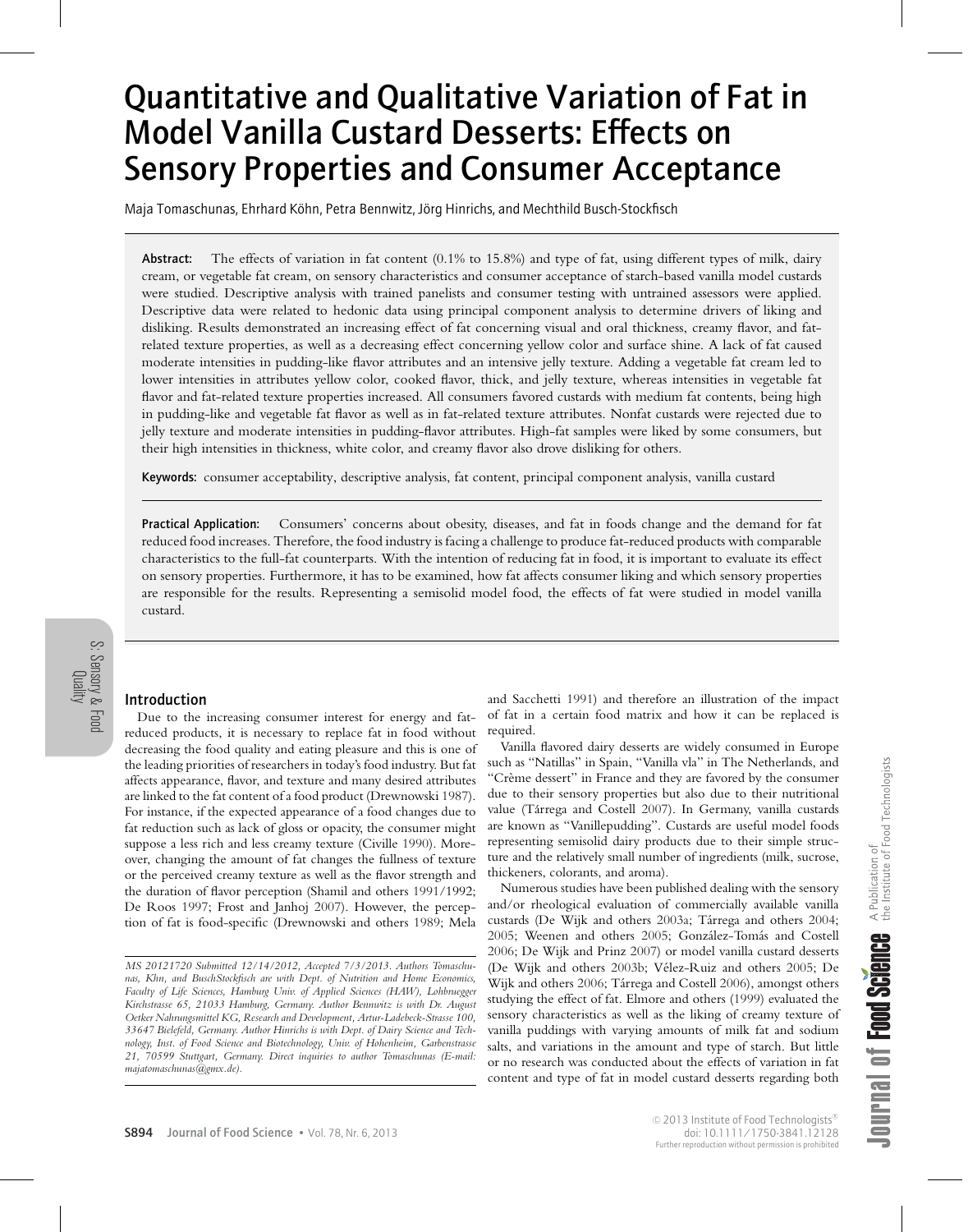#### **Table 1–Composition of the liquid phase, total fat content, and sample identification of the evaluated 6 custard variants.**

| Liquid phase composition       | Total fat<br>content in% | Sample identification     |
|--------------------------------|--------------------------|---------------------------|
| 100% UHT milk (0.1% fat)       | 0.1                      | $0.1\%$ (only milk)       |
| 100% UHT milk (1.5% fat)       | 1.5                      | $1.5\%$ (only milk)       |
| 75% UHT milk (1.5% fat), 25%   | 29                       | 2.9% (with vegetable fat) |
| vegetable fat cream (7.0% fat) |                          |                           |
| 100% UHT milk (3.5% fat)       | 3.5                      | $3.5\%$ (only milk)       |
| 75% UHT milk (1.5% fat), 25%   | 8.6                      | 8.6% (with dairy cream)   |
| UHT dairy cream (30.0% fat)    |                          |                           |
| 50% UHT milk (1.5% fat), 50%   | 15.8                     | 15.8% (with dairy cream)  |
| UHT dairy cream (30.0% fat)    |                          |                           |

Abbreviations are: UHT, ultra-high temperature.

**Table 2–Ingredient list of the liquid-phase components that consisted of more than 1 ingredient.**

| Liquid phase components                                       | Ingredients                                                                                                                                                                                                                                                                    |  |  |  |
|---------------------------------------------------------------|--------------------------------------------------------------------------------------------------------------------------------------------------------------------------------------------------------------------------------------------------------------------------------|--|--|--|
| UHT dairy cream (30.0% fat)<br>Vegetable fat cream (7.0% fat) | Cream, carrageenan<br>Water, skim milk (20%), buttermilk<br>$(12\%)$ , vegetable fat $(3.5\%)$ ,<br>vegetable oil (3.5%), modified<br>starch, milk sugar, stabilizers<br>(methyl cellulose, xanthan gum,<br>carrageenan), sugar, emulsifier E<br>435, aroma, colorant carotene |  |  |  |

Abbreviations are: UHT, ultra-high temperature.

the sensory properties and consumer acceptance as well as relations between both data sets.

The objectives of the present study were to examine the influence of qualitative and quantitative variation in fat on sensory properties of starch-based vanilla model custard desserts (1), to evaluate associated effects on consumers' acceptability (2) as well as to determine accordant drivers of liking and disliking (3).

# Materials and Methods

## Samples

Vanilla custard samples were prepared on the basis of a starchbased vanilla custard powder that requires cooking, kindly provided by Dr. August Oetker Nahrungsmittel KG, Bielefeld, Germany. The custard powder, from the same batch, consisted of starch, salt, aroma, and colorant  $\beta$ -carotene. The prepared samples differed in fat content (0.1% to 15.8%) due to the fat content of the used milk, the addition of dairy cream, or the addition of a commercially available vegetable fat cream (an alternative mix of milk, vegetable fats, and stabilizers). Table 1 shows the liquidphase compositions and the total fat contents of the 6 sample variants. Additionally, Table 2 demonstrates the particular ingredients of those liquid-phase components consisting of more than 1 ingredient.

Each sample batch was prepared from 111 g custard powder, 120 g sucrose, and 1500 g of the required liquids, resulting in 23 portions of, respectively, 65 to 75 g for the panelists or 34 portions of, respectively, 40 to 50 g for the consumers. Consequently, samples for panelists were, respectively, prepared from 1 batch, whereas samples for consumers needed the preparation of 2 batches. The custard powder was sifted and then mixed manually with the sugar using a whisk in a stainless steel bowl. Subsequently, 150 g of the wet ingredients or rather 300 g, when containing cream or vegetable fat cream (due to a higher viscosity), were gradually added

to the dry ingredients and mixed manually with a whisk, free from lumps. The remaining wet ingredients were heated in a cooking pot on a mobile ceramic glass cooktop at maximum capacity up to endpoint cooking temperature (98 °C). Frequent manual stirring with a whisk during heating was necessary to avoid scorching. After turning the cooktop off, the cooking pot was first removed, and then the dry solid–liquid phase mix was stirred to the heated liquid phase with a whisk. Afterward, it was heated on the cooktop for 60 s using the residual heat. Custards were filled in 100 mL transparent plastic cups, coded with 3-digit random numbers. Samples cooled down at room temperature for 1 h, were capped, and refrigerated at 8 ◦C for approximately 24 h up to 90 min prior to the evaluation.

#### Sensory analysis

Sensory descriptive analysis adapted from quantitative descriptive analysis (QDA®) procedure (Stone and Sidel 1985) was applied to evaluate sensory properties and to identify differences and similarities between the custard samples. Descriptive analysis was carried out at the Sensory Laboratory at Hamburg Univ. of Applied Sciences, Hamburg, Germany. Consumer acceptability testing was conducted at the Sensory Laboratory of Dr. August Oetker Nahrungsmittel KG, Bielefeld, Germany. Both descriptive analysis and consumer testing were carried out in June 2010, in a standard room equipped with 12 separate booths according to international standards for test rooms (ISO 2007) at room temperature (21  $\pm$  2 °C). Panelists and consumers evaluated the 6 samples, being served with filtered tap water, cucumber pieces, and matzo for neutralization between attributes and samples. Custards were positioned in randomized order among panelists and consumers corresponding to Williams Latin Square (MacFie and others 1989) and were evaluated semimonadically. Data collection was carried out using FIZZ software (Biosystèmes, Couternon, France, version 2.31 G), at which each attribute appeared on a monitor. Using a mouse, panelists and consumers rated the different properties on the accordant scale.

## Sensory descriptive analysis

Panel selection. A group of 22 panelists (4 males and 18 females, aged between 18 and 24), which were students from Hamburg Univ. of Applied Sciences, was selected based on motivation, availability, ability to discriminate between samples, and liking of vanilla custard. They were previously trained according to ISO guidelines (ISO 1993) and were experienced (1 y) in sensory evaluation of dairy products and various food systems varying in fat content.

**Generation of sensory descriptors and panel training.** Term generation was carried out using commercial and differently prepared model custards representing a large product space. After three 1-h training sessions, including generation, discussion, and reduction of sensory attributes, 16 descriptors concerning appearance (4), odor (1), flavor/taste (6), and texture/mouth feel (5) were found to describe the sensory properties and to discriminate among starch-based vanilla custards. Attributes, in order of perception and their descriptions, which were verbally defined by the panel, are given in Table 3.

Providing various commercial and model custards as well as further suitable food samples as references for the selected descriptors, panelists were trained during 4 additional 1-h sessions to share a similar understanding of the properties. Assessors who showed different rating tendency were given additional training. Being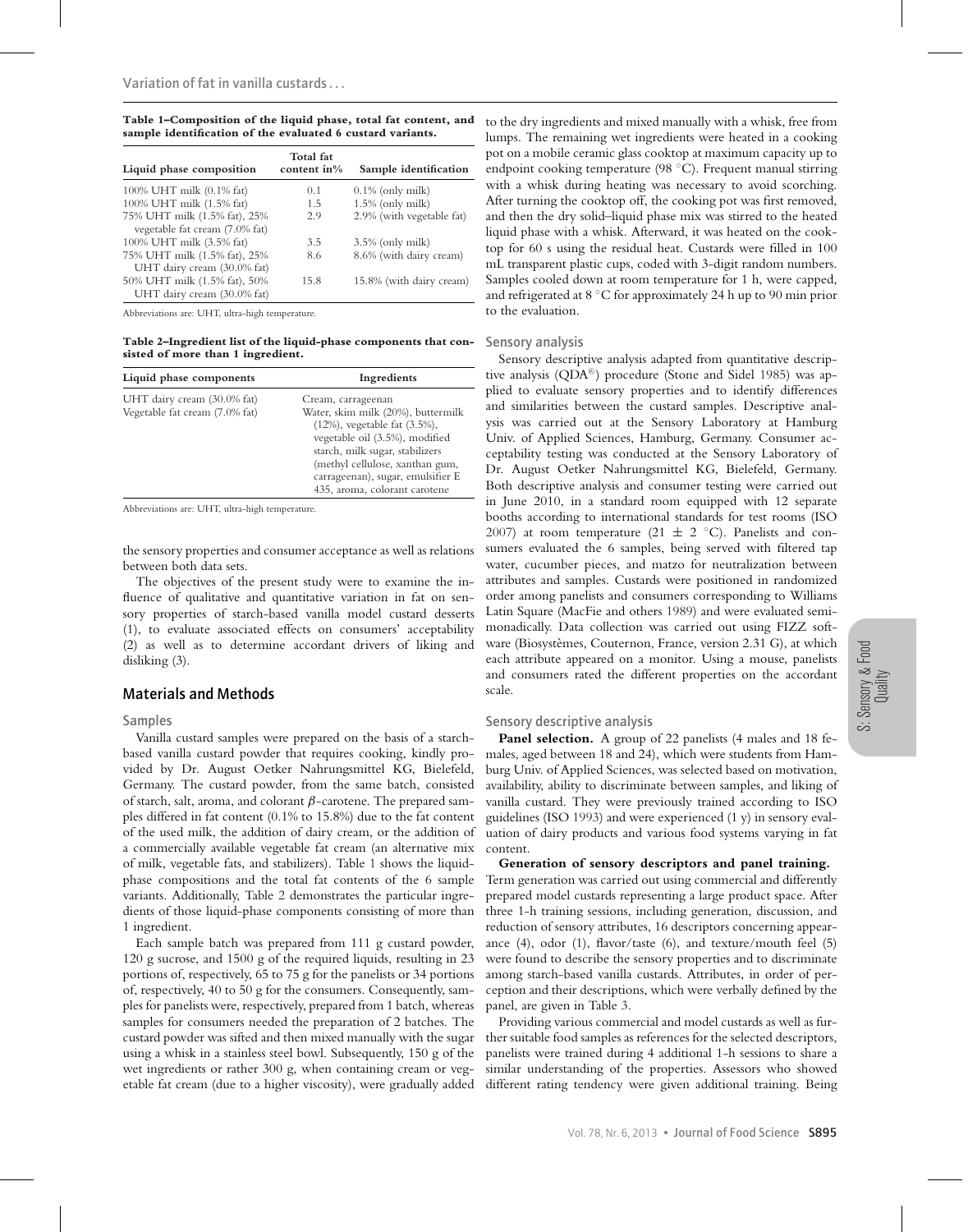**Table 3–Sensory attributes with definitions describing model vanilla custards.**

|                        | Attribute      | Definition                                                                                                       |
|------------------------|----------------|------------------------------------------------------------------------------------------------------------------|
| Odor                   | Vanilla        | Intensity of vanilla aroma                                                                                       |
| Appearance             | Color          | Color intensity, from pale/white to<br>yellow                                                                    |
|                        | Skin formation | Thickness of skin at the surface                                                                                 |
|                        | Surface shine  | Degree of shine on the<br>surface/reflected light from the<br>surface                                            |
|                        | Thick          | Visual thickness                                                                                                 |
| Flavor/taste           | <b>Sweet</b>   | Intensity of sweetness                                                                                           |
|                        | Vanilla        | Intensity of vanilla flavor                                                                                      |
|                        | Cooked         | Intensity of cooked milk flavor                                                                                  |
|                        | Vegetable fat  | Intensity of vegetable oil/fat flavor                                                                            |
|                        | Creamy         | Intensity of perceived flavor<br>associated with fresh dairy cream                                               |
|                        | Harmonious     | Intensity of a harmonious taste<br>sensation, absence of any<br>off-flavors, and too intensive<br><b>flavors</b> |
| Texture/<br>mouth feel | Thick          | Perceived thickness in the mouth                                                                                 |
|                        | Jelly          | Intensity of jelly texture, reminding<br>of gelatin                                                              |
|                        | Sticky         | Sticky/adhesive feeling in the<br>mouth/difficult to swallow and<br>to remove                                    |
|                        | Creamy         | Personal definition of creaminess in<br>the mouth, associated with a<br>velvety and smooth mouth feel            |
|                        | Fatty          | Fatty/oily consistency and layer,<br>reminding of mayonnaise                                                     |

Anchors: very little—very much.

familiar with the attributes' definitions, pilot tests were carried out over 2 sessions in order to familiarize the assessors with the scaling procedure as well as to test the panel consonance (training was continued until results showed good reproducibility, data not shown). Results and difficulties were discussed after each training session in consensus.

**Evaluation procedure.** The 6 custard samples were evaluated in duplicate over 2 sessions using an 11-point categorical scale, ranging from "very little" (0) to "very much" (10). Attribute definition sheets were provided in order to avoid uncertainty. The order of attributes among panelists and sessions was the same, starting with odor and continuing with appearance, flavor/taste, and texture/mouth feel attributes. Time intervals between attributes and samples were chosen individually.

#### Consumer acceptability test

**Selection of consumers.** The consumer panel included 66 consumers (50 females and 16 males, aged between 18 and 71) without previous experience in sensory descriptive analysis but with experience in different consumer tests. They were selected at random from an in-house Database of Dr. August Oetker Nahrungsmittel KG, Bielefeld, Germany, consisting of private person. However, selection was based on liking as well as on regular usage of vanilla custard.

**Evaluation procedure.** Consumers were first instructed on the evaluation procedure. The hedonic test started with questions about demographics (age, gender) and product usage information (frequency of usage, data not shown). Afterward, consumers evaluated the samples for appearance, flavor, texture, and overall liking using a 9-point hedonic scale that was ranged from "dislike extremely" (1) to "like extremely" (9). The 6 custard samples were

evaluated over 1 session. Consumers individually chose the time interval between the different custards.

#### Statistical analysis

All statistical calculations were performed using the statistical analysis software XLSTAT (Addinsoft, Andernach, Germany, version 2012.1.01).

**Descriptive analysis.** In order to identify sensory attributes that discriminated between the custard samples, a 1-factor analysis of variance (ANOVA) was performed on each sensory descriptor. Tukey's test  $(P < 0.05)$  was exerted to determine significant differences between the custards. Furthermore, principal component analysis (PCA) was applied on the mean attribute scores of attributes that discriminated significantly between the custards to reduce the sensory dimensions and to visualize relations between samples and attributes. For sake of clarity, PCA was applied separately for properties appearance, flavor/taste, and texture/mouth feel. Trained panel data of the 1st and 2nd repetition were compared by means of ANOVA to control the panel performance and showed a reliable reproducibility of the data (data not shown).

**Consumer acceptability test.** Hedonic judgments concerning appearance, flavor, texture, and overall liking were also analyzed by means of a 1-factor ANOVA and Tukey's test (*P* < 0.05) to identify the best and least liked samples. Additionally, using Ward's agglomerative hierarchical clustering with Euclidean distances, cluster analysis was performed on the overall liking data, followed by a 1-factor ANOVA and Tukey's test on the liking scores of the obtained clusters.

**Relationships between descriptive and hedonic data.** PCA was also applied to relate overall liking data to sensory descriptive data and to identify the drivers of liking and disliking. For this purpose, the product overall liking means of the obtained clusters were used as supplementary variables.

## Results and Discussion

#### Sensory descriptive analysis

Mean values of descriptive analysis, averaged across subjects and replicates, are given in Table 4. ANOVA results revealed significant differences among the samples in each attribute with the exception of odor attribute vanilla and flavor attribute sweet. Therefore, these attributes were excluded from further analysis. Relations between custard samples and sensory attributes are displayed in the PCA biplots, as shown in Figure 1, 2, and 3, separated into properties appearance, flavor/taste, and texture/mouth feel. The accordant factor loadings of the attributes are given in Table 5.

The reduction or elimination of fat in dairy products leads to changes in color, flavor, and particularly in texture properties due to changes in composition, structure as well as interactions among components (Guinard and others 1997; González-Tomás and others 2007). Comparing the ultra-high temperature (UHT) samples as well as the samples containing dairy cream, conclusions concerning the effect of fat can be drawn. In general, the comparison of the UHT custard samples showed that differences between fat contents 1.5% and 3.5% were marginal, whereas the sample with 0.1% fat differed largely from samples with 1.5% and 3.5% fat. This is comparable with the findings of Frost and others (2001), who observed that the influence of fat on sensory properties of milk was not linear. Larger sensory differences were detected between milk with 0.1% and 1.3% fat than between milk with 1.3% and 3.5% fat.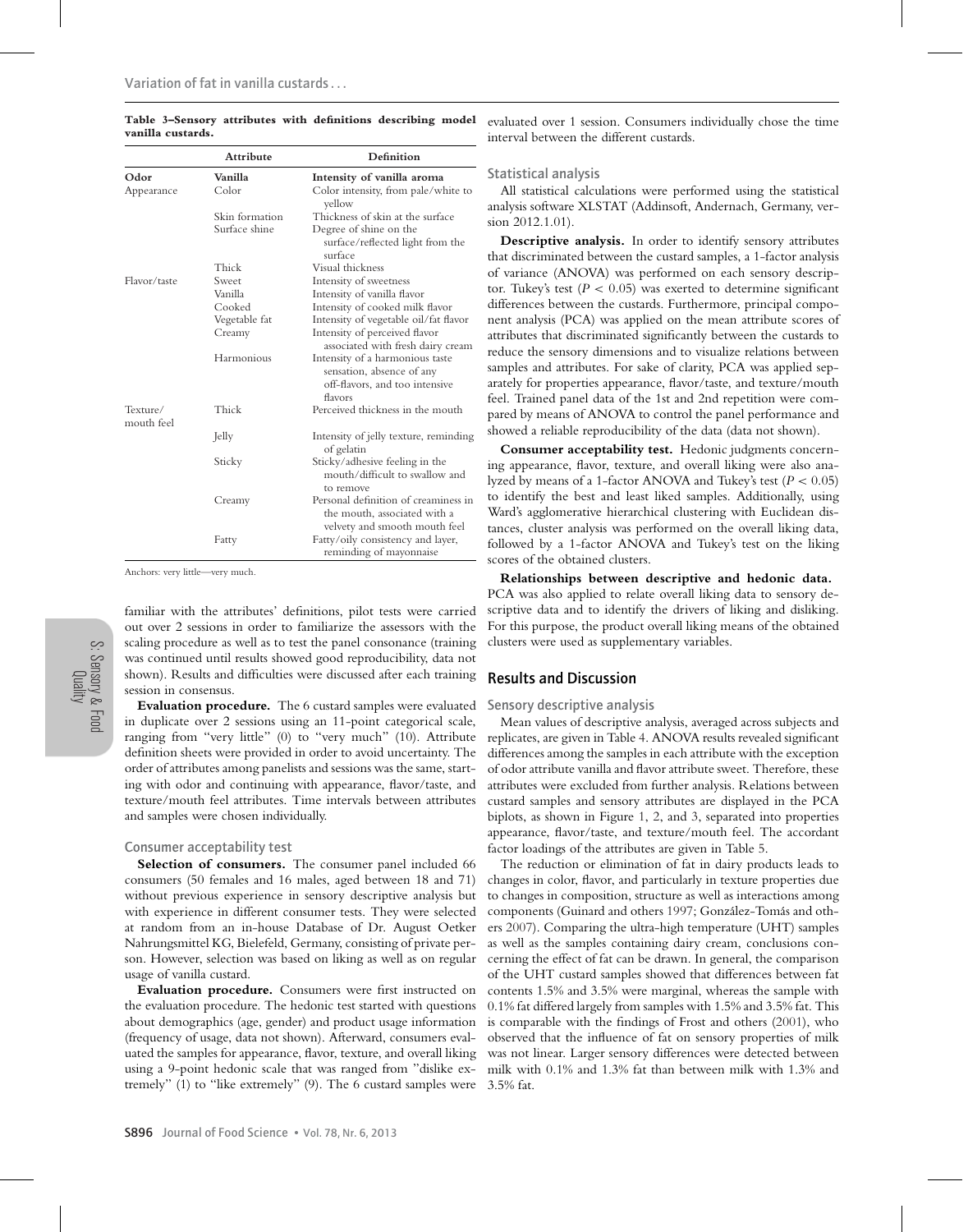|                    | <b>Attributes</b> | 0.1%<br>(only milk) | 1.5%<br>(only milk) | $2.9\%$ (with<br>vegetable fat) | 3.5%<br>(only milk) | $8.6\%$ (with<br>dairy cream) | $15.8%$ (with<br>dairy cream) |
|--------------------|-------------------|---------------------|---------------------|---------------------------------|---------------------|-------------------------------|-------------------------------|
| Odor               | Vanilla           | 4.3 <sup>a</sup>    | 5.2 <sup>a</sup>    | 5.3 <sup>a</sup>                | 5.0 <sup>a</sup>    | 4.8 <sup>a</sup>              | 4.6 <sup>a</sup>              |
| Appearance         | Color             | 6.6 <sup>d</sup>    | 4.1 <sup>c</sup>    | $3.1^{b}$                       | 2.9 <sup>b</sup>    | 1.8 <sup>a</sup>              | 2.0 <sup>ab</sup>             |
|                    | Skin formation    | 4.3 <sup>ab</sup>   | 4.5 <sup>ab</sup>   | 3.8 <sup>ab</sup>               | 5.3 <sup>b</sup>    | $5.3^{b}$                     | 3.3 <sup>a</sup>              |
|                    | Surface shine     | $5.1^{bc}$          | $5.4^{bc}$          | 6.0 <sup>c</sup>                | 4.5 <sup>b</sup>    | $2.4^{a}$                     | 1.1 <sup>a</sup>              |
|                    | Thick             | $6.9^{bc}$          | 6.2 <sup>b</sup>    | 4.1 <sup>a</sup>                | 6.6 <sup>b</sup>    | 7.7 <sup>cd</sup>             | 8.6 <sup>d</sup>              |
| Flavor/taste       | Sweet             | 5.7 <sup>a</sup>    | $6.5^{\mathrm{a}}$  | 6.8 <sup>a</sup>                | 6.1 <sup>a</sup>    | $5.7^{a}$                     | 6.2 <sup>a</sup>              |
|                    | Vanilla           | 3.6 <sup>a</sup>    | 5.9 <sup>b</sup>    | 5.6 <sup>b</sup>                | $5.5^{\rm b}$       | $5.2^{\rm b}$                 | 4.8 <sup>ab</sup>             |
|                    | Cooked            | $2.4^{\rm a}$       | 4.7 <sup>cd</sup>   | $2.4^{ab}$                      | 5.2 <sup>d</sup>    | 4.6 <sup>bcd</sup>            | 3.1 <sup>abc</sup>            |
|                    | Vegetable fat     | $0.6^{\rm a}$       | 1.1 <sup>ab</sup>   | $6.2^{\circ}$                   | 1.2 <sup>ab</sup>   | 1.9 <sup>ab</sup>             | $2.5^{\rm b}$                 |
|                    | Creamy            | 0.7 <sup>a</sup>    | 2.0 <sup>ab</sup>   | 1.7 <sup>ab</sup>               | $3.3^{bc}$          | 5.0 <sup>cd</sup>             | 6.3 <sup>d</sup>              |
|                    | Harmonious        | 2.8 <sup>a</sup>    | 6.1 <sup>c</sup>    | $5.1^{bc}$                      | $5.1^{bc}$          | $5.1^{bc}$                    | 4.6 <sup>b</sup>              |
| Texture/mouth feel | Thick             | $4.4^{b}$           | 4.7 <sup>b</sup>    | $2.5^{\mathrm{a}}$              | 4.7 <sup>b</sup>    | $6.5^{\circ}$                 | $7.2^{\circ}$                 |
|                    | Jelly             | 5.6 <sup>c</sup>    | $4.1^{b}$           | $1.2^{\rm a}$                   | $3.7^{b}$           | 3.8 <sup>b</sup>              | $3.4^{b}$                     |
|                    | Sticky            | 3.3 <sup>a</sup>    | 4.0 <sup>ab</sup>   | $5.5^{bc}$                      | 4.0 <sup>abc</sup>  | $5.1^{bc}$                    | $5.5^{\circ}$                 |
|                    | Creamy            | 2.0 <sup>a</sup>    | 4.6 <sup>b</sup>    | 7.3 <sup>c</sup>                | $5.4^{bc}$          | $5.3^{bc}$                    | $5.1^{\rm b}$                 |
|                    | Fatty             | 2.7 <sup>a</sup>    | 4.3 <sup>b</sup>    | $7.1^{\rm d}$                   | $5.1^{bc}$          | 5.7 <sup>cd</sup>             | 7.0 <sup>d</sup>              |

<sup>a-d</sup>Means followed by the same letters within a row did not differ significantly (*P* < 0.05). Intensities were scored on an 11-point categorical scale. Identification of samples can be seen in Table 1.

**Effect of fat on appearance.** Regarding the PCA on appearance, results indicated that the first 2 components explained 80.4% of the variance (Figure 1). Principal component (PC) 1 (55.0% of the variance) ran from thick, correlating negatively with it, to color/surface shine, correlating positively with it. Consequently, thicker samples were more matt and less yellow, whereas visually softer samples were more yellow with a shiny surface. PC2 (25.4% of the variance) described the presence or absence of a skin. Being associated with the color/surface shine end and therefore being lower in thickness, samples with 0.1% and 1.5% fat were relatively similar, with the nonfat sample being more yellow and shiny. Additionally, these samples showed medium to moderate intensities in skin formation. The sample with 3.5% fat was associated with

the skin formation end and showed medium intensities in PC1 attributes. Both cream samples were related to the thickness end and were whiter as well as less shiny than the other custards, but the custard with 8.6% fat had a thicker skin.

Regarding ANOVA (Table 4) and PCA results (Figure 1), decreased yellowness and therefore increased whiteness are assumed with increasing fat content, but without a significant difference between the cream samples. Similar results were found by Elmore and others (1999) who found fat to be responsible for a less yellow color. The increasing yellowness of the custards with decreasing fat content and the associated decreasing whiteness could be explained by color changes of milk with varying fat content. Phillips and others (1995) found out that milk samples became whiter

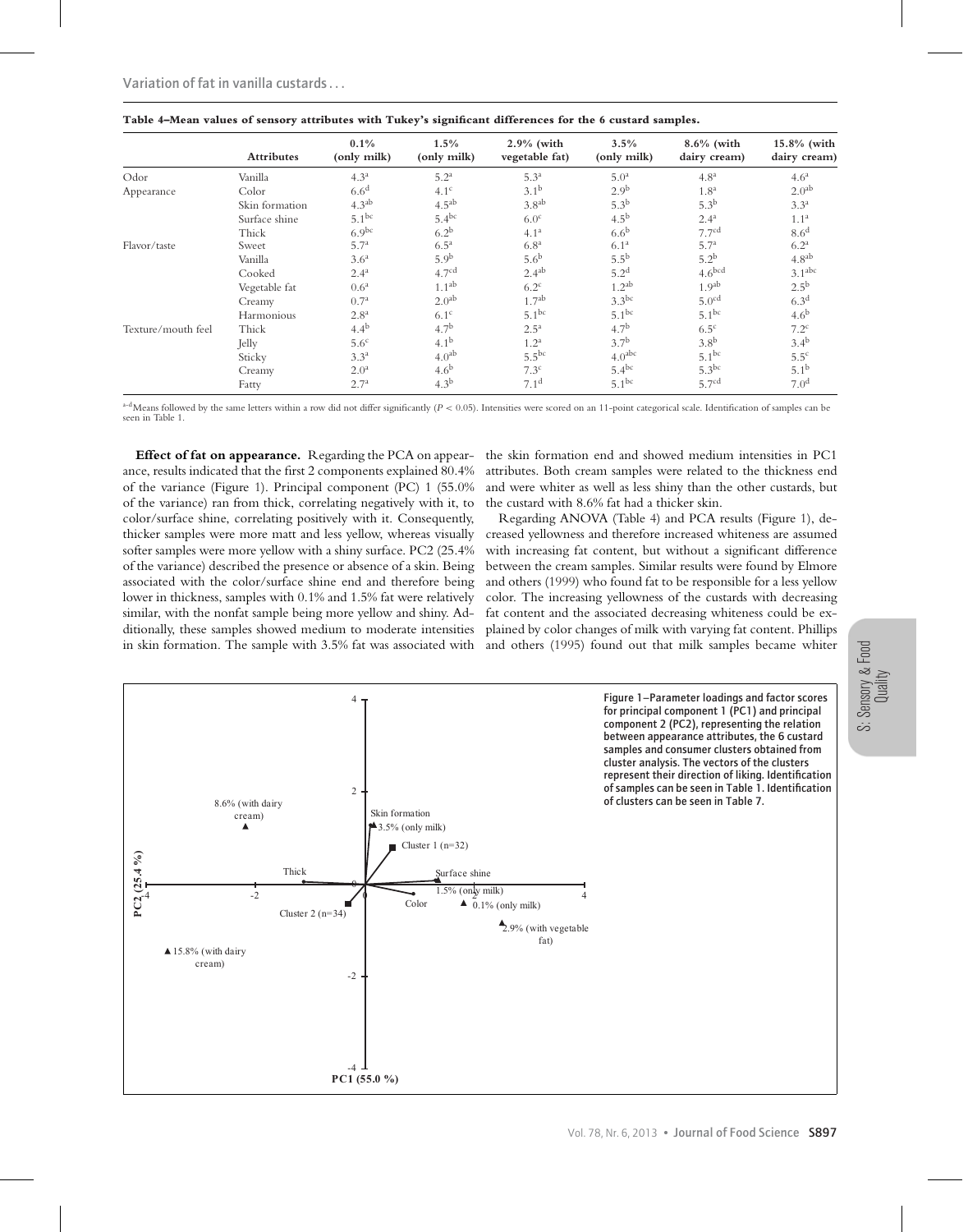with increasing fat content. Furthermore, fat posseses a whitening property, especially when products are homogenized (Dunkley 1982). The reduced whiteness or rather lightness with fat reduction could also be explained by reduced light scattering due to the light scattering properties of fat droplets (Chung and others 2013). Fat also affected the surface shine and visual thickness but differences were merely significant when comparing the UHT samples to the cream samples. Samples became matter and thicker when fat increased but this effect only related to larger differences in fat content or rather when dairy cream was added to the formulation. Differences in skin formation were merely significant between the high-fat (15.8%) sample and custards with 3.5% and 8.6% fat, with

the high-fat sample having a thicker skin. Hence, no clear effect of fat on the skin formation could be detected.

**Effect of fat on flavor/taste.** PCA on flavor/taste revealed 3 meaningful dimensions. The PCA biplot (Figure 2) indicated that the first 2 components explained 80.8% of the total variance. PC1, describing 52.0% of the variance, was characterized by pudding-like flavor attributes (cooked flavor, vanilla flavor, and harmonious), which correlated positively with it. Whereas PC2 (28.8% of the variance) showed, whether a vegetable fat flavor occurred or not. PC3 accounted for further 17.7% of the variance and loaded heavily with creamy flavor. The nonfat sample (0.1%) was separated from the other samples and showed moderate



Quality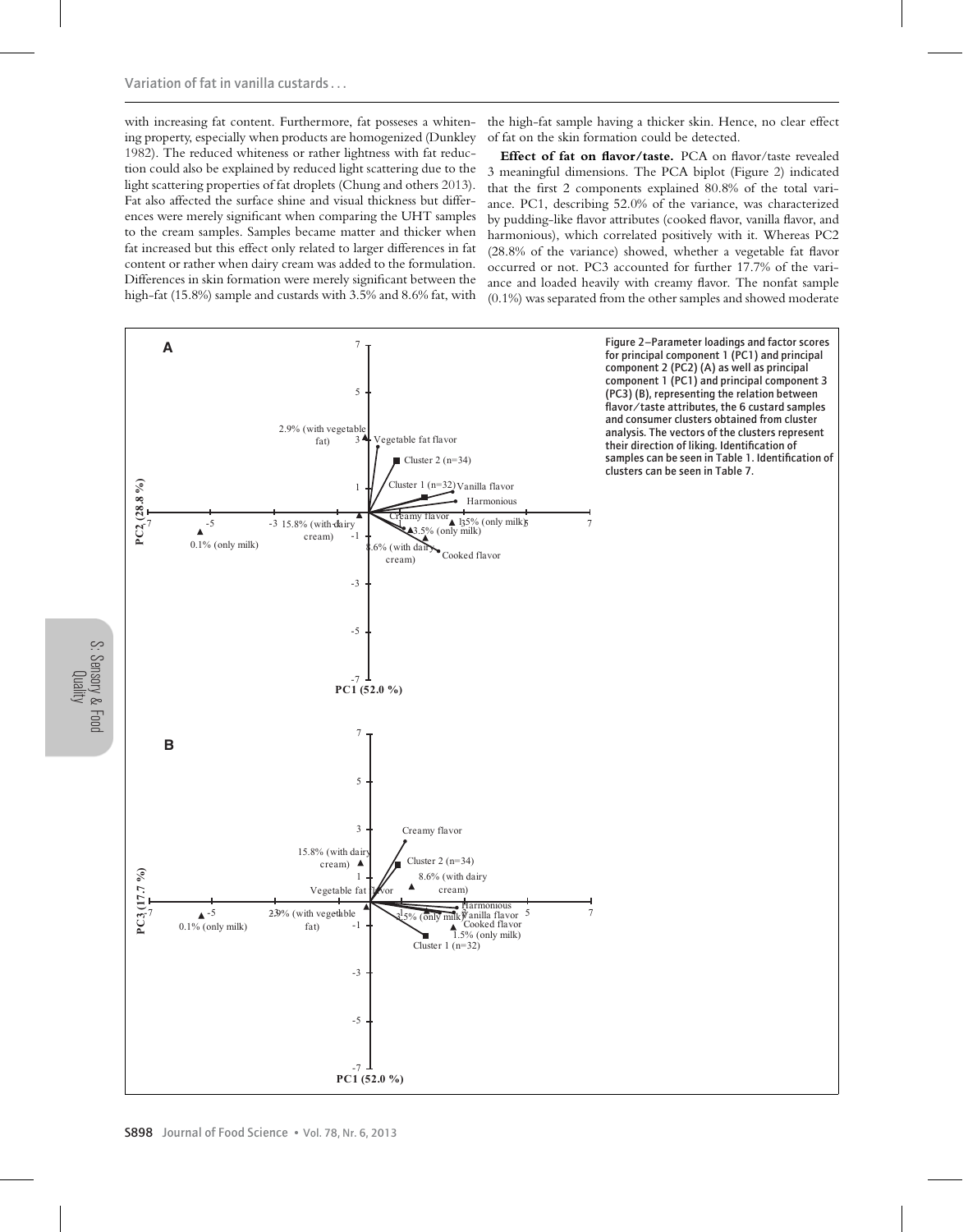**Table 5–Factor loadings for the first 3 principal components of the separate PCAs for appearance, flavor/taste, and texture/mouthfeel for the sensory attributes, which differed significantly between the samples.**

|                    | <b>Attributes</b> | PC <sub>1</sub> | PC <sub>2</sub> | PC <sub>3</sub> |
|--------------------|-------------------|-----------------|-----------------|-----------------|
| Appearance         | Color             | 0.715           | $-0.156$        | 0.681           |
|                    | Skin formation    | 0.076           | 0.993           | 0.094           |
|                    | Surface shine     | 0.991           | 0.071           | $-0.066$        |
|                    | Thick             | $-0.865$        | 0.046           | 0.495           |
| Flavor/taste       | Vanilla           | 0.939           | 0.302           | $-0.160$        |
|                    | Cooked            | 0.781           | $-0.573$        | $-0.166$        |
|                    | Vegetable fat     | 0.102           | 0.968           | 0.185           |
|                    | Creamy            | 0.393           | $-0.237$        | 0.888           |
|                    | Harmonious        | 0.972           | 0.163           | $-0.091$        |
| Texture/mouth feel | Thick             | $-0.103$        | 0.989           | 0.102           |
|                    | Jelly             | $-0.956$        | 0.290           | 0.029           |
|                    | Sticky            | 0.920           | 0.332           | $-0.194$        |
|                    | Creamy            | 0.954           | $-0.164$        | 0.247           |
|                    | Fatty             | 0.966           | 0.237           | $-0.020$        |

Abbreviations are: PC, principal component.

intensities in all flavor attributes. Samples with 1.5%, 3.5%, and 8.6% fat were similar and high in pudding-like flavor attributes, but 8.6% fat caused a higher creamy flavor. The sample with 15.8% fat showed medium intensities in pudding-like flavor attributes and the most intensive creamy flavor.

If cream was added to the formulation, creamy flavor increased significantly with increasing amount, which is self-explanatory. But creamy flavor was also significantly higher at 3.5% fat than at 0.1% fat. Comparable results were found by Elmore and others (1999) who determined a stronger dairy flavor in custards with higher fat contents. Dunkley (1982) reported that milk flavor is apparent in products containing higher amounts of fat such as cream, particularly when it is used warm. Compared to the other samples that contained more milk fat, the pudding-like flavor was

-8

**PC1 (72.3 %)**

significantly lower at 0.1% fat. Hence, a lack of milk fat caused moderate sensations in flavor attributes vanilla, cooked, and harmonious, presumably due to the effect of fat to act as the main solvent for various aroma compounds (Frost and Janhoj 2007). De Wijk and others (2003a) also found custards with high fat contents to produce more flavors and suggested a relation to the flavor-releasing properties of fat. Due to the effect of fat to slow flavor release, it exerts influence concerning the intensity, the duration, and balance of other flavors (Lucca and Tepper 1994). Kersiene and others (2008) showed a crucial influence of milk fat in model custards on the release of flavor compounds, retaining the flavor compounds due to hydrophobic interactions. Differences in pudding-like flavor attributes between the remaining UHT and both cream samples were not significant with the exception of the custard with 15.8% fat, being less harmonious and having a lower cooked flavor. Presumably, its creamy flavor predominated and covered the intensity of the other flavor attributes.

**Effect of fat on texture/mouth feel.** The first 2 components of the PCA describing the texture properties explained 97.4% of the total variance with PC1 (72.3%), running from jelly on the negative side to fat-related texture properties (sticky, creamy, and fatty) on the positive side (Figure 3). The stickier, fattier, and creamier the custard, the less jelly was its texture. PC2 accounted for 25.1% of the variance and reflected the difference in oral thickness. The nonfat (0.1%) custard had an intensive jelly texture, was therefore low in fat-related texture properties, and was furthermore medium in thickness. Samples with 1.5% and 3.5% fat were similar and showed medium intensities in all the texture attributes, but they loaded stronger on the jelly side than on the fat-related texture properties side. Both samples containing cream were relatively similar to each other, being high in fat-related properties and thickness.

ANOVA (Table 4) and PCA results (Figure 3) for texture/mouth feel indicated that jelly texture was significantly higher in the

 $\star$  6  $\star$  1.5% (only milk)  $\star$  1.5% (only milk) 3.5% (only mill) Thick<sup>2</sup>  $\sqrt{8.6\%}$  (with dairy Jelly **Cream**) Sticky 2.9% (with vegetable fat) 15.8% (with dairy Creamy<sup>2</sup> ruun.<br>Fatty Cluster  $1(n=32)$ Cluster 2 (n=34) -6 -4  $-2$  $\ddot{\phantom{0}}$ Thick $2$ 4 6 8  $\sum_{\substack{n=0 \text{odd } n \text{odd } n}}^{\infty} \frac{J \text{elly}}{2}$ <br>  $\sum_{\substack{n=0 \text{odd } n \text{odd } n}}^{\infty} \frac{1}{2}$ <br>  $\sum_{\substack{n=0 \text{odd } n \text{odd } n}}^{\infty} \frac{1}{2}$ <br>  $\sum_{\substack{n=0 \text{odd } n \text{odd } n}}^{\infty} \frac{1}{2}$ <br>  $\sum_{\substack{n=0 \text{odd } n \text{odd } n}}^{\infty} \frac{1}{2}$ <br>  $\sum_{\substack{n=0 \text{odd } n \text{odd } n}}^{\in$ Figure 3–Parameter loadings and factor scores for principal component 1 (PC1) and principal component 2 (PC2), representing the relation between texture/mouth feel attributes, the 6 custard samples and consumer clusters obtained from cluster analysis. The vectors of the clusters represent their direction of liking. Identification of samples can be seen in Table 1. Identification of clusters can be seen in Table 7.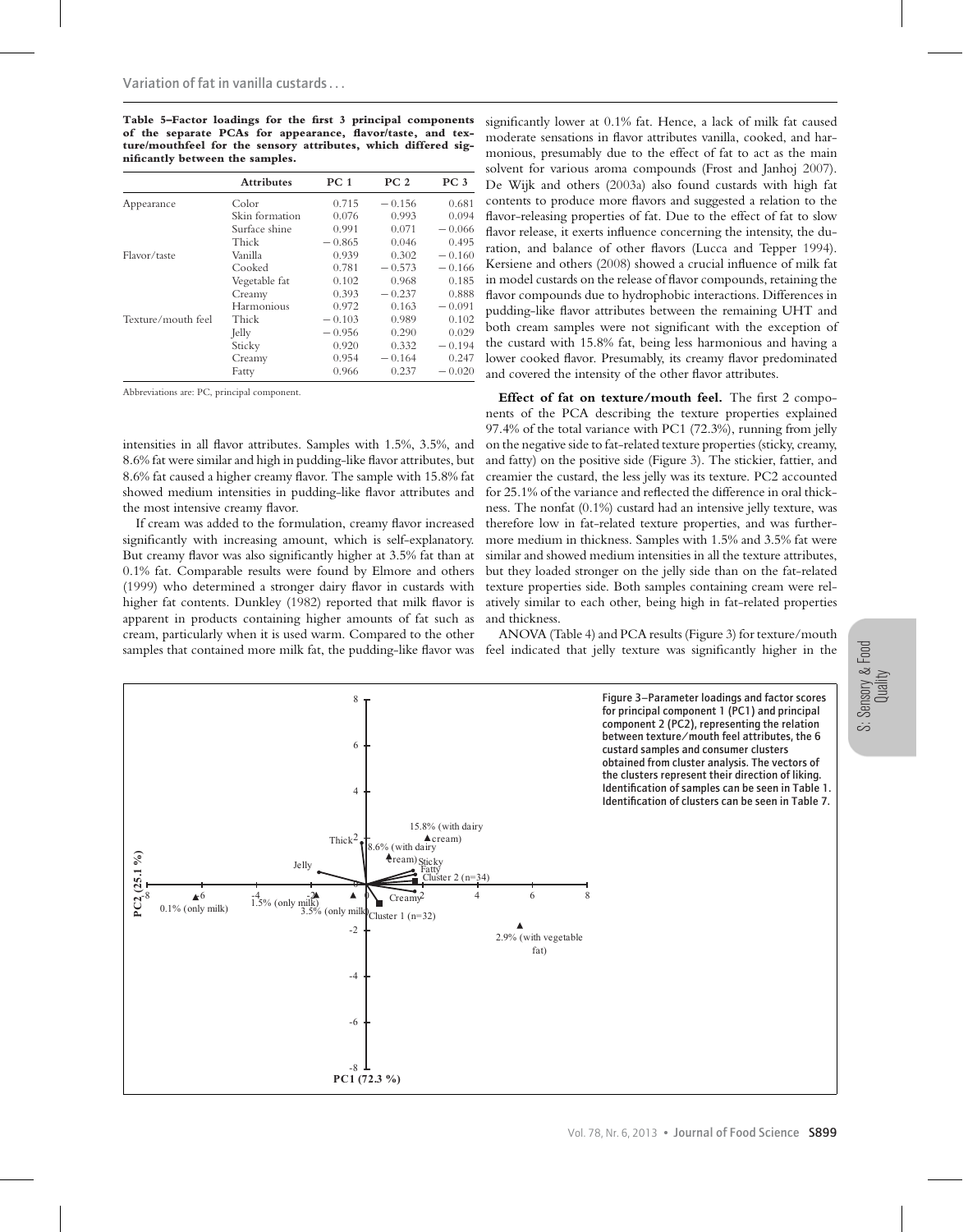| Table 6-Mean liking scores for the evaluated 6 custard samples for properties appearance, flavor, texture, and overall liking. |  |  |
|--------------------------------------------------------------------------------------------------------------------------------|--|--|
|--------------------------------------------------------------------------------------------------------------------------------|--|--|

| Sample                           | $0.1\%$<br>(only milk)                | $1.5\%$<br>(only milk)      | $2.9\%$ (with<br>vegetable fat)        | 3.5%<br>(only milk)            | $8.6\%$ (with<br>dairy cream) | $15.8\%$ (with<br>dairy cream) |
|----------------------------------|---------------------------------------|-----------------------------|----------------------------------------|--------------------------------|-------------------------------|--------------------------------|
| Appearance liking                | $6.5^{\rm a}$                         | $6.5^{\rm a}$               | 6.8 <sup>a</sup>                       | 6.3 <sup>a</sup>               | 6.9 <sup>a</sup>              | 6.6 <sup>a</sup>               |
| Flavor liking                    | $5.3^{a}$                             | $6.2^b$                     | $6.3^{b}$                              | $6.3^{b}$                      | $6.3^{b}$                     | 5.8 <sup>ab</sup>              |
| Texture liking<br>Overall liking | 5.3 <sup>ab</sup><br>5.6 <sup>a</sup> | $5.5^{bc}$<br>$6.3^{\rm a}$ | 7.3 <sup>d</sup><br>$6.4^{\mathrm{a}}$ | $5.9^{bc}$<br>6.1 <sup>a</sup> | $6.2^{\circ}$<br>$6.4^{a}$    | $4.5^{\rm a}$<br>$5.7^{a}$     |

<sup>a-d</sup>Means followed by the same letters within a row did not differ significantly (*P* < 0.05). Intensities were scored on a 9-point hedonic scale. Identification of samples can be seen in Table 1.

| Table 7–Overall mean liking scores for the evaluated 6 custard samples derived from cluster analysis. |  |  |  |
|-------------------------------------------------------------------------------------------------------|--|--|--|
|-------------------------------------------------------------------------------------------------------|--|--|--|

| Overall                | $0.1\%$          | $1.5\%$           | $2.9\%$ (with    | 3.5%        | $8.6\%$ (with | $15.8\%$ (with |
|------------------------|------------------|-------------------|------------------|-------------|---------------|----------------|
| liking                 | (only milk)      | (only milk)       | vegetable fat)   | (only milk) | dairy cream)  | dairy cream)   |
| Cluster 1 ( $n = 32$ ) | $4.5^{3D}$       | 5.7 <sup>c</sup>  | 5.6 <sup>c</sup> | $5.3^{bc}$  | $5.7^{\circ}$ | $4.1^{\circ}$  |
| Cluster 2 ( $n = 34$ ) | 6.7 <sup>a</sup> | 6.8 <sup>ab</sup> | 7.3 <sup>b</sup> | $6.8^{ab}$  | 7.1ab         | 74ab           |

 $\epsilon$ Means followed by the same letters within a row did not differ significantly ( $P < 0.05$ ). Intensities were scored on a 9-point hedonic scale. Identification of samples can be seen in Table 1. Abbreviations are: *n*, number of consumers.

nonfat custard (0.1%) than in custards containing higher amounts of fat. Intensities in fat-related texture properties fatty, sticky, and creamy increased with increasing fat content. Largest differences occurred between the nonfat custard and the other samples. The thickness of the model custards significantly increased at larger differences in fat content or rather when the fat content was raised with dairy cream. Other studies dealing with the effect of fat in model or commercially available vanilla custards also showed positive relations between the fat content and attributes creamy, fattiness, fatty mouth feel, fatty after feel, and thick and supposed these effects to occur due the lubricating and coating properties of fat (De Wijk and others 2003a,b; 2006; De Wijk and Prinz 2007). Creaminess in dairy products is often connected to milk fat globules, and consequently high creaminess is connected to a high fat content (Frost and Janhoj 2007).

**Effect of the addition of a vegetable fat cream.** As the vegetable fat cream contained plenty of further ingredients such as fats, oils, modified starch, stabilizers, and an emulsifier, no assumptions can be made concerning the effect of fat. But comparing custards with 2.9% and 1.5% fat, as they only differed in the presence of the vegetable fat cream, it is noticeable that the addition of vegetable fat cream caused a less yellow or rather a whiter color and a visually softer texture. Additionally, an intensive and dominant vegetable fat flavor occurred and cooked flavor decreased. Furthermore, the vegetable fat cream caused a creamier, fattier, stickier, softer, and less jelly texture, presumably caused by the textural properties of starch and hydrocolloids and their interactions (Williams and Phillips 2000). No significant differences occurred concerning the attributes skin formation, surface shine, vanilla, creamy flavor, harmonious, and sticky. It is remarkable that the fat-related texture properties were highest in the custard containing vegetable fat, although the fat content was medium.

#### Consumer acceptability test

Appearance, flavor, texture, and overall liking scores and the accordant results of ANOVA and Tukey's test are listed in Table 6. No significant differences among consumers were found in appearance liking (6.3 to 6.9). But ANOVA indicated significant differences for flavor and texture liking. Mean acceptance of flavor ranged between 5.3 and 6.3, with the nonfat (0.1%) and high-fat (15.8%) samples being significantly leastliked and the other samples being best-liked. Acceptability scores for texture liking ranged between 4.5 and 7.3, where the cus-

tard with 2.9% fat was liked the most, followed by the sample with 8.6% fat and then samples with 1.5% and 3.5% fat. The nonfat and high-fat samples were again least-liked for texture properties. As no significant differences were found for overall liking (5.6 to 6.4), cluster analysis on the overall liking data was applied to separate consumers according to their liking, resulting in 2 subgroups. Table 7 shows the mean overall liking scores from the identified clusters. The 1st cluster included 32 consumers with mean values ranging from 4.1 to 5.7, preferring custards with 1.5%, 2.9%, 3.5%, and 8.6% fat and rejecting custards with 0.1% and 15.8% fat. The 2nd cluster represented 34 assessors showing mean values between 6.7 and 7.3, and did not differentiated significantly between the samples, with the exception of the best-liked sample (2.9% fat) and the least-liked sample (0.1% fat).

## Relationships between sensory attributes and consumer ratings and the effect of fat on consumers' acceptability

Descriptive data were related to overall liking data obtained from cluster analysis to determine drivers of liking and disliking. Figure 1, 2, and 3 display the relation between clusters' overall liking and the accordant sensory attributes of the custard samples. Cluster 1 preferred custards high in pudding-like flavor attributes and medium to high in fat-related texture properties. A stronger thickness, white color, and creamy flavor up to certain intensity (8.6% fat) as well as vegetable fat flavor were also liked. Contrariwise, as custards with 0.1% and 15.8% fat were rejected, neither flavorless custards, nor custards with a too intensive creamy flavor, jelly, and thick texture and a too white color were liked. Pudding-like flavor attributes, vegetable fat flavor as well as fatrelated texture properties drove liking of the 2nd cluster, whereas a jelly texture drove disliking.

Results showed an effect of fat on consumers' preferences as high-fat custards and especially nonfat custards were least liked. No significant differences in liking were found between custards with medium fat contents (1.5% to 8.6%), which were best-liked. Consequently, too low and too high fat contents predominantly led to a rejection of vanilla custards. Contrariwise, Elmore and others (1999) observed higher acceptance ratings for custards with higher amounts of fat. They determined consumer preferences for thicker, creamier, and slower melting custards, which were more mouth coating and dense.